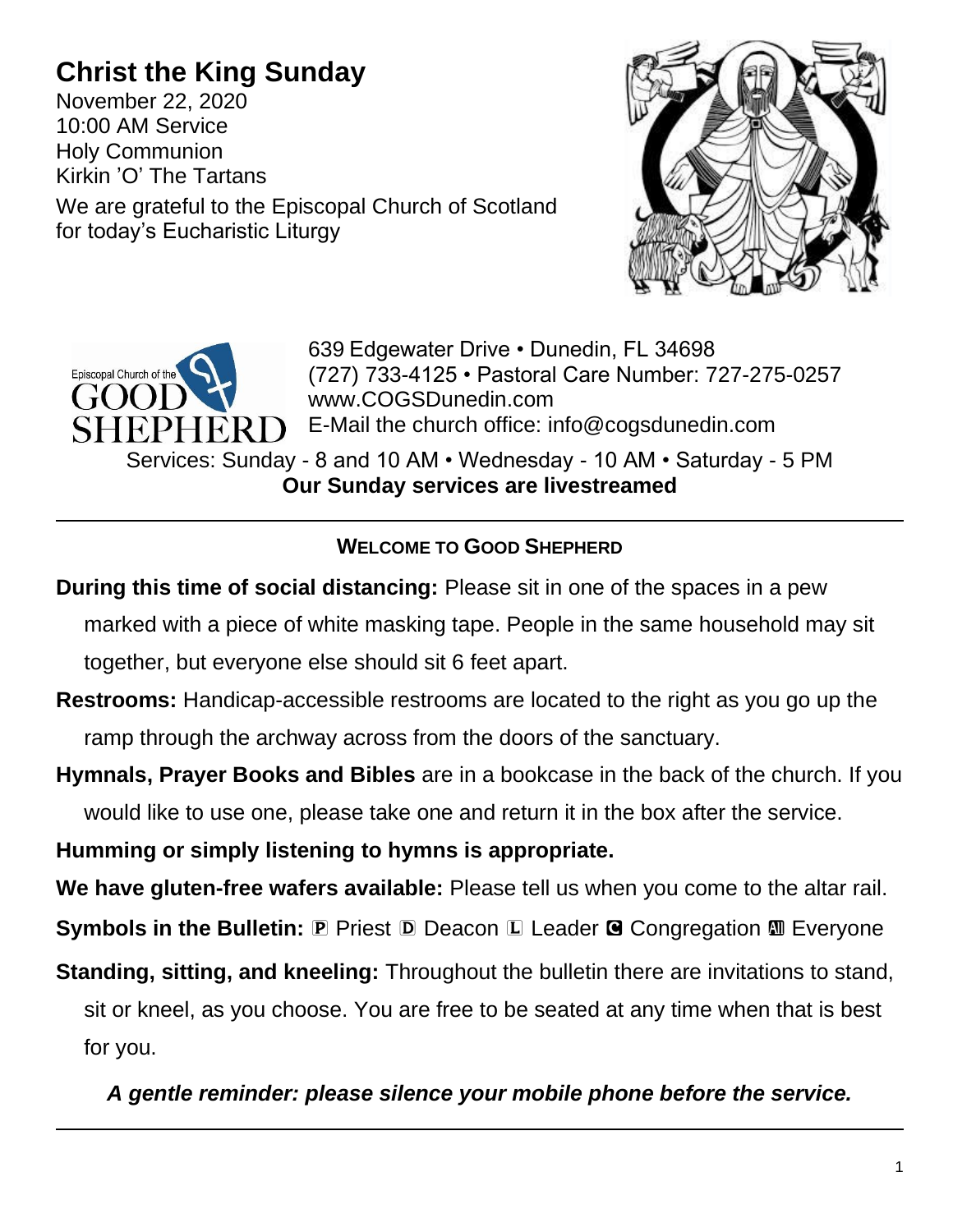#### **GATHERING FOR WORSHIP**

**PRELUDE** *Highland Cathedral* Madison Poth, Piper

**[***Please maintain reverent silence during the prelude.***]**

#### **WELCOME AND ANNOUNCEMENTS AND MISSION MOMENT**

[*Please remain seated.*]

#### **THE OPENING ACCLAMATION**

[*Please stand.*]

P Blessed be God: Father, Son, and Holy Spirit.

C **And blessed be God's kingdom, now and for ever. Amen.**

**THE COLLECT FOR PURITY**

a **Almighty God, to you all hearts are open, all desires known, and from you no secrets are hid: Cleanse the thoughts of our hearts by the inspiration of your Holy Spirit, that we may perfectly love you, and worthily magnify your holy Name; through Christ our Lord. Amen.**

**THE GATHERING HYMN** *Crown Him with Many Crowns* **H. 494 vs. 1,5** [*Please stand when invited.*]

> *Crown him with many crowns, the Lamb upon his throne; Hark! how the heavenly anthem drowns all music but its own; awake, my soul, and sing of him who died for thee, and hail him as thy matchless King through all eternity.*

*Crown him the Lord of heaven, enthroned in worlds above; crown him the King, to whom is given, the wondrous name of Love. Crown him with many crowns, as thrones before him fall, crown him, ye kings, with many crowns, for he is King of all.*

#### **THE COLLECT OF THE DAY**

- P The Lord be with you.
- C **And also with you.**
- P Let us pray. . . . Almighty and everlasting God, whose will it is to restore all things in your well-beloved Son, the King of kings and Lord of lords: Mercifully grant that the peoples of the earth, divided and enslaved by sin, may be freed and brought together under his most gracious rule; who lives and reigns with you and the Holy Spirit, one God, now and for ever.

C **Amen**.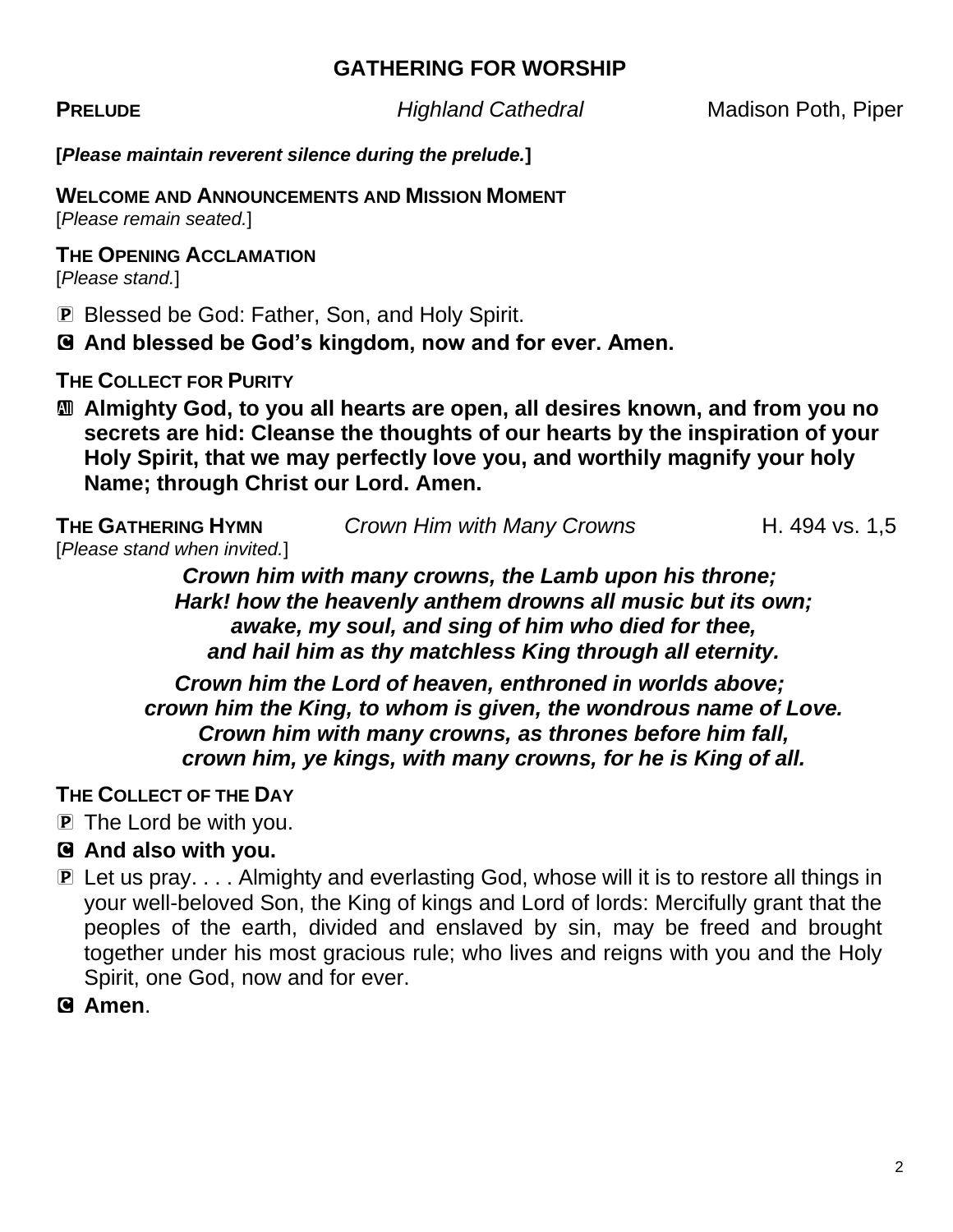#### **THE WORD OF GOD**

**The Readings:** Ezekiel 34:11-16, 20-24, Psalm 100, Ephesians 1:15-23, Matthew 25:31-46

[*Please be seated.*]

# **The First Reading:**

L *The First Reading is taken from Ezekiel, Chapter 34…*

Thus says the Lord God: I myself will search for my sheep, and will seek them out. As shepherds seek out their flocks when they are among their scattered sheep, so I will seek out my sheep. I will rescue them from all the places to which they have been scattered on a day of clouds and thick darkness. I will bring them out from the peoples and gather them from the countries, and will bring them into their own land; and I will feed them on the mountains of Israel, by the watercourses, and in all the inhabited parts of the land. I will feed them with good pasture, and the mountain heights of Israel shall be their pasture; there they shall lie down in good grazing land, and they shall feed on rich pasture on the mountains of Israel. I myself will be the shepherd of my sheep, and I will make them lie down, says the Lord God. I will seek the lost, and I will bring back the strayed, and I will bind up the injured, and I will strengthen the weak, but the fat and the strong I will destroy. I will feed them with justice. Therefore, thus says the Lord God to them: I myself will judge between the fat sheep and the lean sheep. Because you pushed with flank and shoulder, and butted at all the weak animals with your horns until you scattered them far and wide, I will save my flock, and they shall no longer be ravaged; and I will judge between sheep and sheep. I will set up over them one shepherd, my servant David, and he shall feed them: he shall feed them and be their shepherd. And I, the Lord, will be their God, and my servant David shall be prince among them; I, the Lord, have spoken.

- L The Word of the Lord.
- C **Thanks be to God.**

**Psalm 100** *Tune: All People That On Earth Do Dwell*

[*Please remain seated.*]

*All people that on earth do dwell, sing to the Lord with cheerful voice: him serve with mirth, his praise forth tell, come ye before him and rejoice.*

*Know that the Lord is God indeed; without our aid he did us make: we are his folk, he doth us feed, and for his sheep he doth us take.*

*O enter then his gates with praise, approach with joy his courts unto; praise, laud, and bless his Name always, for it is seemly so to do.*

*For why? the Lord our God is good; his mercy is for ever sure; his truth at all times firmly stood, and shall from age to age endure.*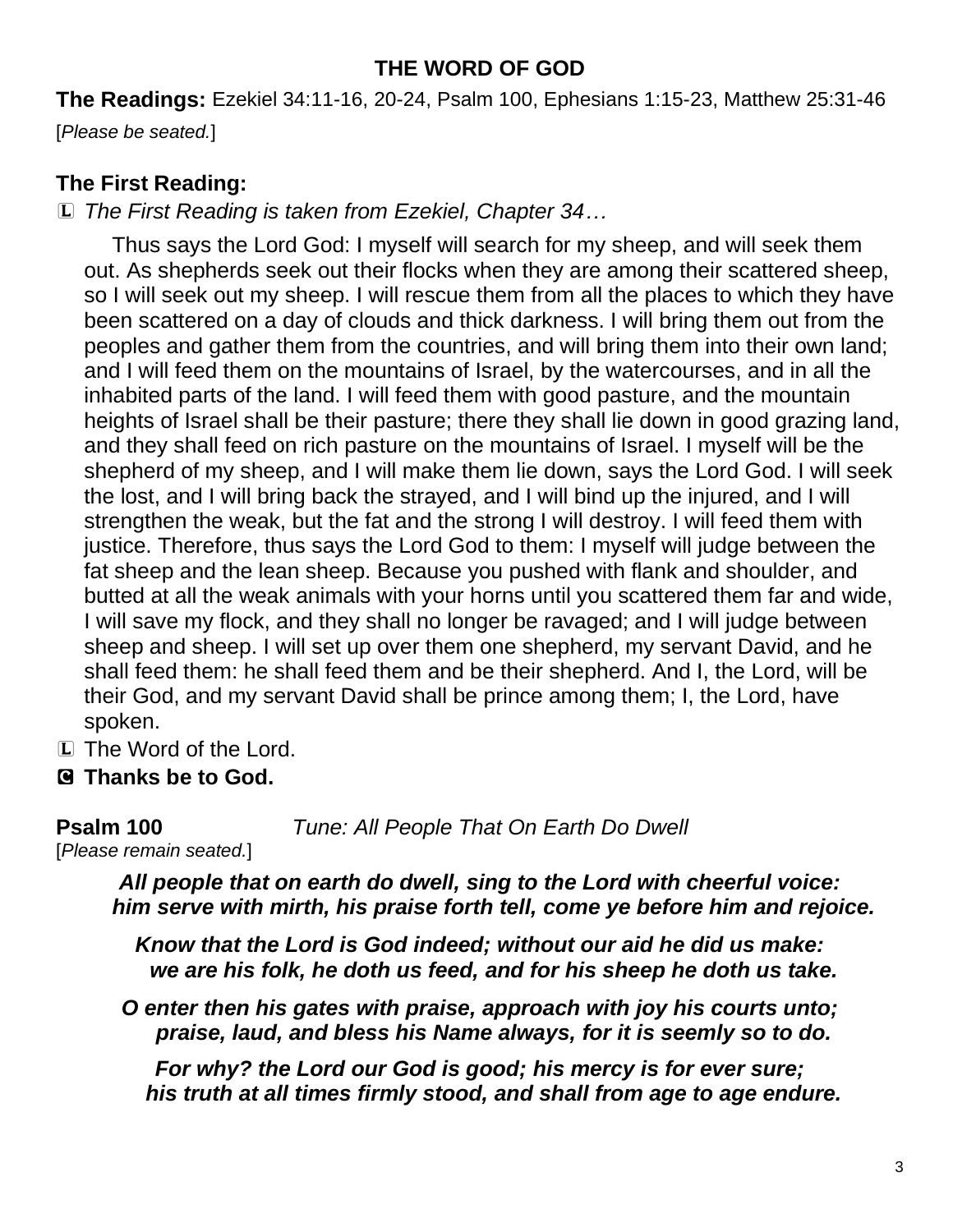# **The Second Reading**

# L *The Second Reading is taken from Ephesians, chapter 1*

I have heard of your faith in the Lord Jesus and your love toward all the saints, and for this reason I do not cease to give thanks for you as I remember you in my prayers. I pray that the God of our Lord Jesus Christ, the Father of glory, may give you a spirit of wisdom and revelation as you come to know him, so that, with the eyes of your heart enlightened, you may know what is the hope to which he has called you, what are the riches of his glorious inheritance among the saints, and what is the immeasurable greatness of his power for us who believe, according to the working of his great power. God put this power to work in Christ when he raised him from the dead and seated him at his right hand in the heavenly places, far above all rule and authority and power and dominion, and above every name that is named, not only in this age but also in the age to come. And he has put all things under his feet and has made him the head over all things for the church, which is his body, the fullness of him who fills all in all.

L The Word of the Lord.

# C **Thanks be to God.**



# **The Gospel**

D The Holy Gospel of our Lord Jesus Christ according to Matthew.

# C **Glory to you, Lord Christ.**

D Jesus said, "When the Son of Man comes in his glory, and all the angels with him, then he will sit on the throne of his glory. All the nations will be gathered before him, and he will separate people one from another as a shepherd separates the sheep from the goats, and he will put the sheep at his right hand and the goats at the left. Then the king will say to those at his right hand, 'Come, you that are blessed by my Father, inherit the kingdom prepared for you from the foundation of the world; for I was hungry and you gave me food, I was thirsty and you gave me something to drink, I was a stranger and you welcomed me, I was naked and you gave me clothing, I was sick and you took care of me, I was in prison and you visited me.'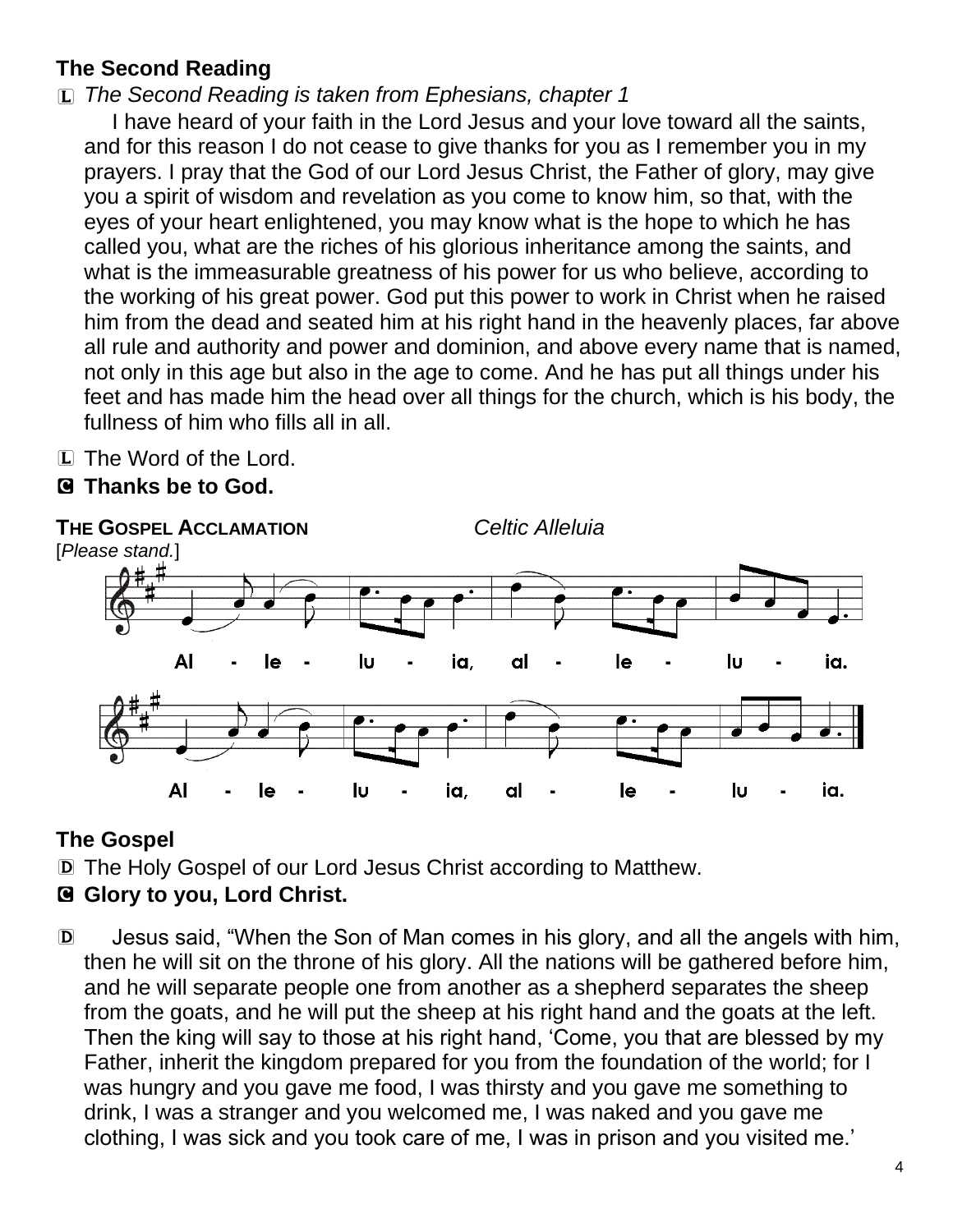Then the righteous will answer him, 'Lord, when was it that we saw you hungry and gave you food, or thirsty and gave you something to drink? And when was it that we saw you a stranger and welcomed you, or naked and gave you clothing? And when was it that we saw you sick or in prison and visited you?' And the king will answer them, 'Truly I tell you, just as you did it to one of the least of these who are members of my family, you did it to me.' Then he will say to those at his left hand, 'You that are accursed, depart from me into the eternal fire prepared for the devil and his angels; for I was hungry and you gave me no food, I was thirsty and you gave me nothing to drink, I was a stranger and you did not welcome me, naked and you did not give me clothing, sick and in prison and you did not visit me.' Then they also will answer, 'Lord, when was it that we saw you hungry or thirsty or a stranger or naked or sick or in prison, and did not take care of you?' Then he will answer them, 'Truly I tell you, just as you did not do it to one of the least of these, you did not do it to me.' And these will go away into eternal punishment, but the righteous into eternal life."

D The Gospel of the Lord.

C **Praise to you, Lord Christ.**

#### **THE SERMON MICHAEL DURNING**

[*Please be seated.*]

## **THE NICENE CREED**

C **We believe in one God, the Father, the Almighty, maker of heaven and earth, of all that is, seen and unseen.** 

**We believe in one Lord, Jesus Christ, the only Son of God, eternally begotten of the Father, God from God, Light from Light, true God from true God, begotten, not made, of one Being with the Father. Through him all things were made. For us and for our salvation he came down from heaven: by the power of the Holy Spirit he became incarnate from the Virgin Mary, and was made man. For our sake he was crucified under Pontius Pilate; he suffered death and was buried. On the third day he rose again in accordance with the Scriptures; he ascended into heaven and is seated at the right hand of the Father. He will come again in glory to judge the living and the dead, and his kingdom will have no end.**

**We believe in the Holy Spirit, the Lord, the giver of life, who proceeds from the Father and the Son. With the Father and the Son he is worshiped and glorified. He has spoken through the Prophets. We believe in one holy catholic and apostolic Church. We acknowledge one baptism for the forgiveness of sins. We look for the resurrection of the dead, and the life of the world to come. Amen.**

## **THE PRAYERS OF THE PEOPLE**

[*Please sit, stand or kneel, as you choose.*]

D Through Jesus, whom we confess as Lord, we give thanks and praise to the Father, calling on him who is judge of all through the power of the Holy Spirit.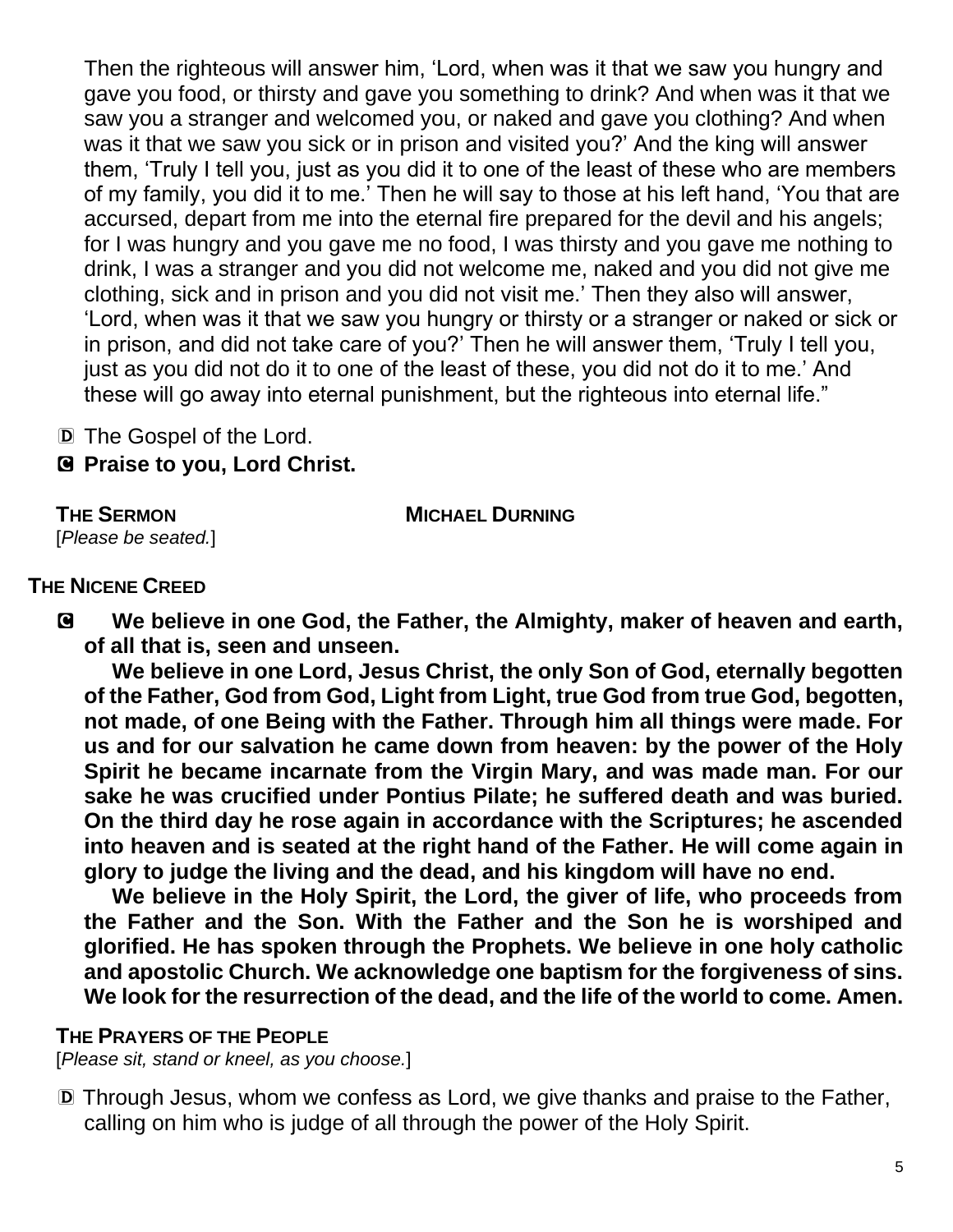- L For all the peoples of the world; that they may know you as the God of peace, we pray to you, O Lord:
- C **That your kingdom may come on earth.**
- L For nations, for leaders and governments; that integrity may mark all their dealings, we pray to you O Lord:
- C **That your kingdom may come on earth.**
- L For all who labour for righteousness; that your presence and help may give them courage, we pray to you, O Lord:
- C **That your kingdom may come on earth.**
- L For communities torn by dissension and strife; that your forgiveness may bring them healing, we pray to you, O Lord:
- C **That your kingdom may come on earth.**
- L For Dabney, our Bishop, and for all who bear Christ's name; that their lives may proclaim your glory, we pray to you, O Lord:
- C **That your kingdom may come on earth.**
- L For the anxious, the lonely, the bereaved; that consolation and peace may be theirs. We especially lift up [*read names from notebook*], and for those on our hearts, either silently or aloud [*leave time….*]. We pray to you, O Lord:
- C **That your kingdom may come on earth.**
- L For the Church, your household and family; that all Christians everywhere may be firm in the confession of our hope, we pray to you, O Lord:
- C **That your kingdom may come on earth.**
- L For those who are separated from us by death [*read names from notebook*] and those we now name, either silently or aloud [*leave time….*]. That theirs may be the kingdom which is unshakeable, we pray to you, O Lord:
- C **That your kingdom may come on earth.**
- L For all the blessings of this life, We give thanks for the flowers given today to the Glory of God, and for the birthdays this coming week of Sarah Guerrie, Jaclyn Chisholm, and for those celebrating anniversaries last week, Michael & Bonnie Jean Durning, and this week, Robert & Barbara Colacicco, and for those blessings we now name, aloud or in our hearts [*leave time*…..], that our hearts may always remember to be grateful for all that you give us, we pray to you, O Lord:
- C **That your kingdom may come on earth. As your Holy Spirit brought again from the dead our Saviour, Jesus, that great Shepherd of the sheep: make us perfect in all goodness to do your will and to be what you would have us be. Amen**.
- L Empower, O Lord, our Search Committee and Vestry as we pray….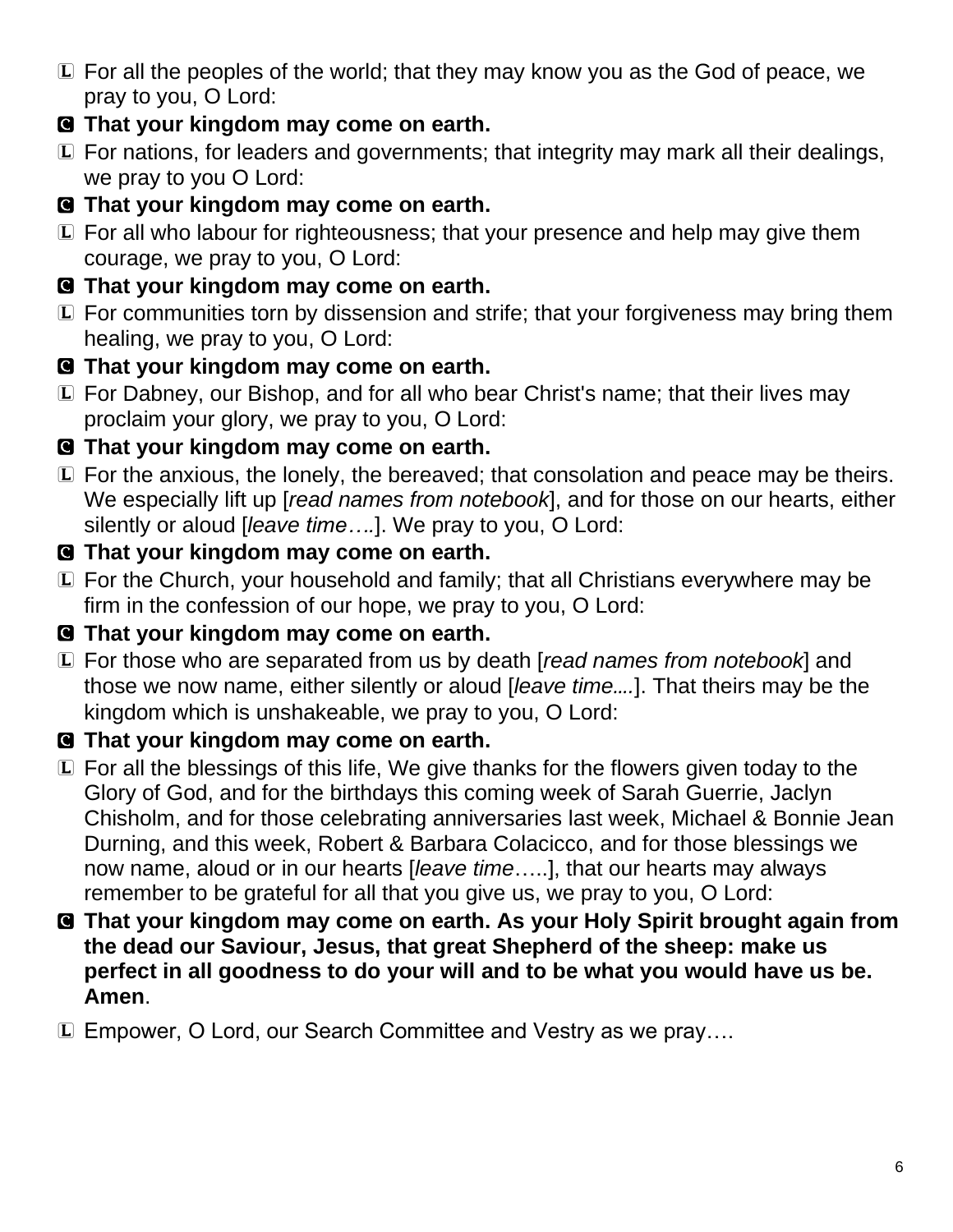C **Almighty God, giver of every good gift: Look graciously on our Church, and so guide the minds of those who shall choose a rector for this parish, that we may receive a faithful pastor, who will care for your people and equip us for our ministries; through Jesus Christ our Lord. Amen**

#### **THE CONFESSION & ABSOLUTION**

[*Please stand or kneel.*]

- D God is love and we are God's beloved children. There is no room for fear in love. We love because God loved us first. Let us confess our sins in penitence and faith. [*Silence is kept.*] God our Father, . . . .
- C **we confess to you and to our fellow members in the Body of Christ that we have sinned in thought, word and deed, and in what we have failed to do. We are truly sorry. Forgive us our sins, and deliver us from the power of evil. For the sake of your Son who died for us, Jesus Christ, our Lord.**
- P God, who is both power and love, forgive us and free us from our sins, heal and strengthen us by his Spirit and raise us to new life in Christ our Lord.

# C **Amen.**

## **THE GREETING OF PEACE**

[*Please stand. During this time of social distancing, a wave or bow, accompanied by a smile and "the Peace of the Lord be with you," will do nicely.*]

- P We meet in Christ's name.
- C **Let us share his peace.** [*All may greet one another in the name of the Lord.*]

# **THE HOLY COMMUNION**

## **THE OFFERTORY SENTENCE**

D Let us present our offerings to the Lord. Yours, Lord, is the greatness, the power, the glory, the splendour, and the majesty; for everything in heaven and on earth is yours. All things come from you, and of your own we give you.

#### [*Please be seated. The offering plates are on stands in the front and the back of the church. If you wish, you may place an offering there.*]

| <b>THE OFFERTORY</b> | Rejoice the Lord is King | Julian Guini, soloist |
|----------------------|--------------------------|-----------------------|
| [Please be seated.]  |                          |                       |

#### **THE PRESENTATION OF THE OFFERINGS**

[*Please stand when invited by the Deacon.*]

D We gladly present the fruits of our lives to the God who creates us, redeems us and sustains us. May we have the grace to use them to heal God's world.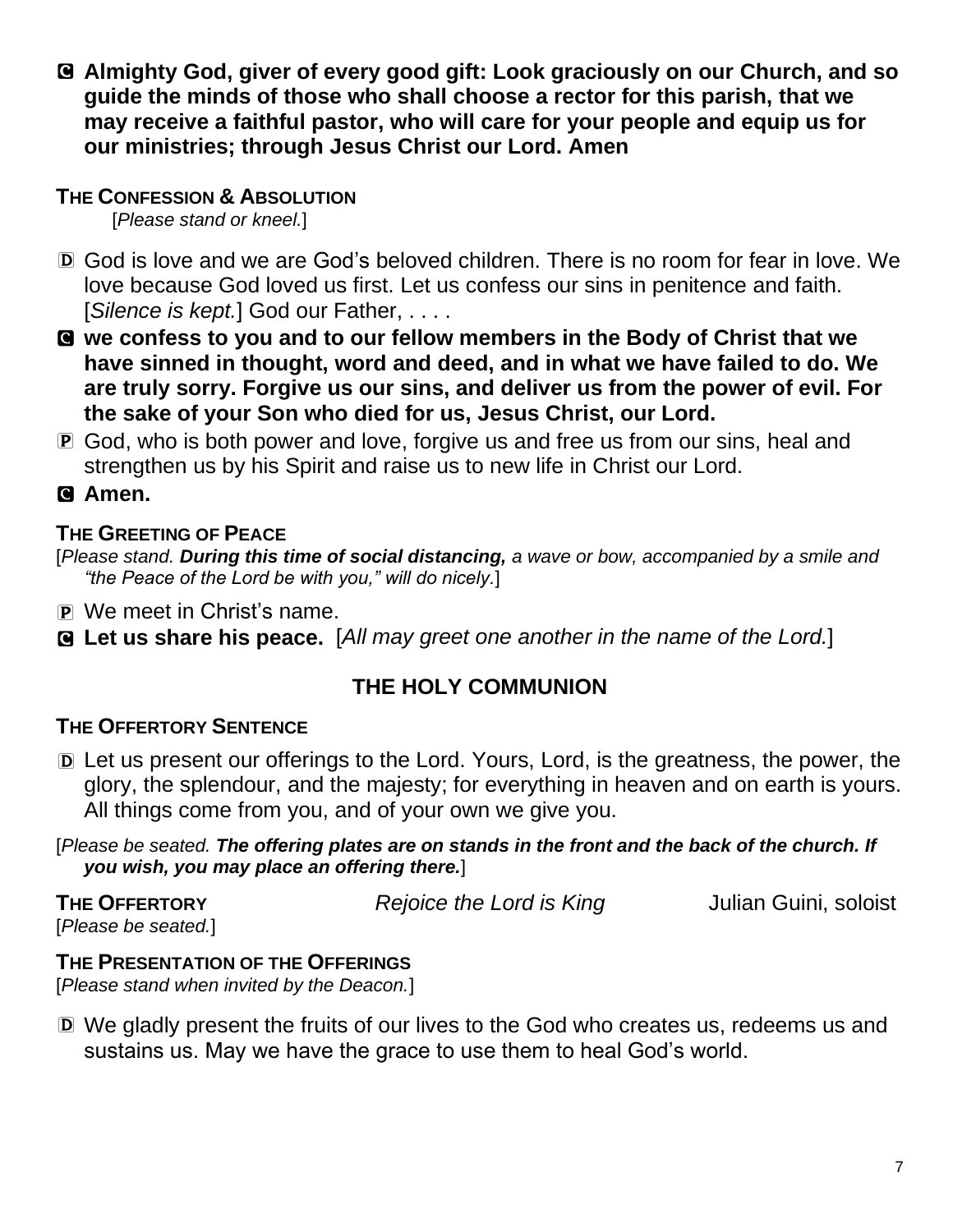**THE PRESENTATION HYMN** *Now Thank We All Our God*

*Now thank we all our God, with heart, and hands, and voices, who wondrous things hath done, in whom his world rejoices; who from our mother's arms hath blessed us on our way with countless gifts of love, and still is ours today.* 

#### **THE GREAT THANKSGIVING:**

**EUCHARISTIC PRAYER III:** *from the Scottish Episcopal Church Liturgy 1982*

- P The Lord be with you.
- C **And also with you**.
- P Lift up your hearts.
- C **We lift them to the Lord**.
- P Let us give thanks to the Lord our God.
- C **It is right to give our thanks and praise.**
- P Worship and praise belong to you, maker of light and darkness. Your wisdom draws beauty from chaos, brings a harvest out of sorrow and leads the exiles home. In Christ your Son, enemies are reconciled, debts are forgiven and strangers are made welcome.

Your Spirit frees us to live as sons and daughters in our Father's house. As children of your redeeming purpose called to bring all things in heaven and on earth into a perfect unity in Christ, we offer you our praise, with angels and archangels and the whole company of heaven singing the hymn of your unending glory:

a *Holy, holy, holy Lord, God of power and might, heaven and earth are full of your glory. Hosanna in the highest. Blessed is he who comes in the name of the Lord. Hosanna in the highest. Hosanna in the highest.*

*[Please stand or kneel, as you choose.]*

**P** Glory and thanksgiving be to you, most loving Father, for Christ in whom the world is reconciled. Lifted on the Cross, his suffering and forgiveness spanned the gulf our sins had made. Through that dark struggle death was swallowed up in victory, that life and light might reign.

Before he was given up to suffering and death, recalling the night of Israel's release, the night in which the sons of Egypt died, your Chosen One, himself the First-Born, freely offered his life.

At supper with his disciples he took bread and offered you thanks. He broke the bread, and gave it to them, saying: "Take, eat. This is my Body: it is broken for you."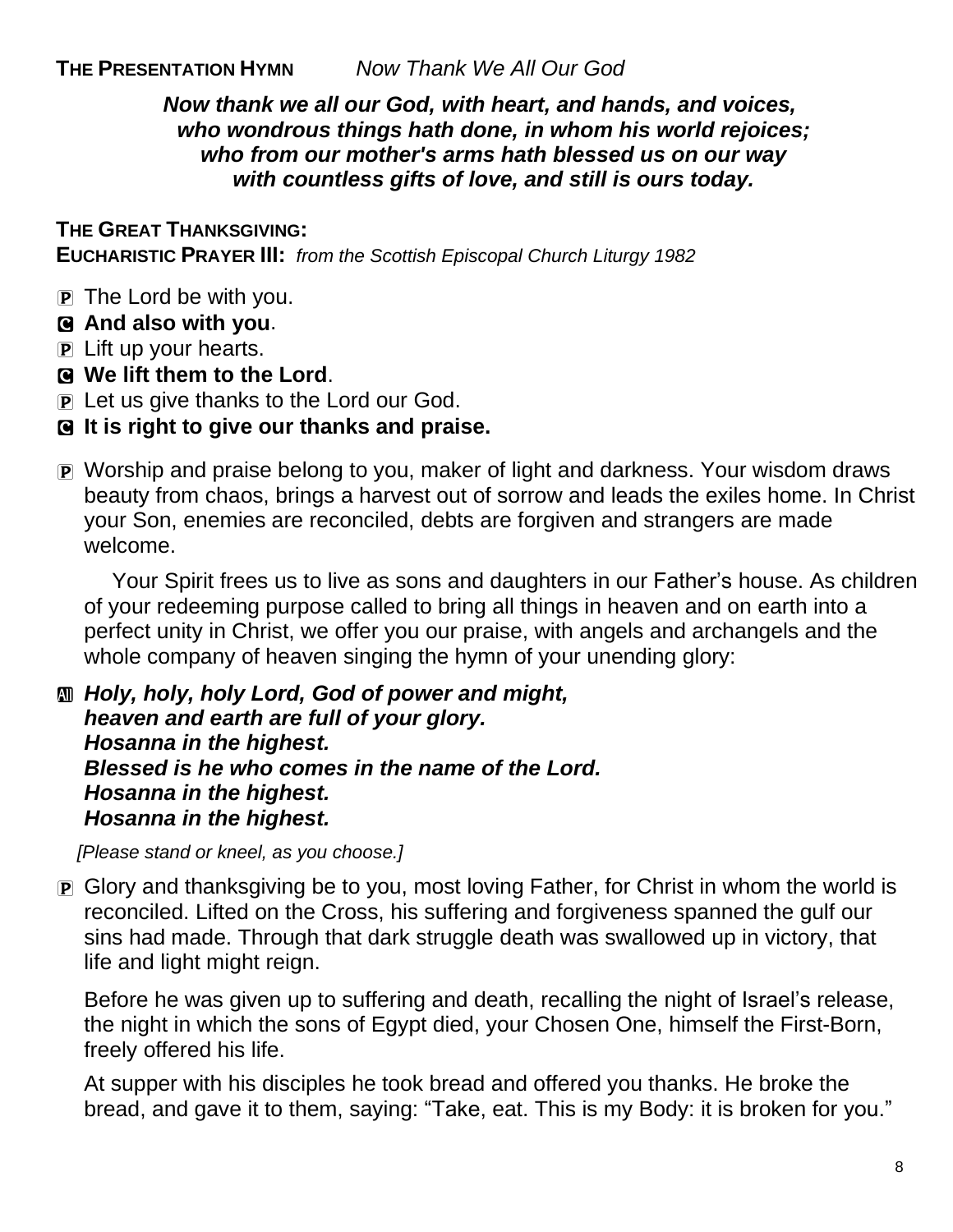After supper, he took the cup, he offered you thanks, and gave it to them saying: "Drink this, all of you. This is my Blood of the new covenant; it is poured out for you, and for all, that sins may be forgiven. Do this in remembrance of me."

We now obey your Son's command. We recall his blessed passion and death, his glorious resurrection and ascension; and we look for the coming of his Kingdom. Made one with him, we offer you these gifts and with them ourselves, a single, holy, living sacrifice.

- P Hear us, most merciful Father, and send your Holy Spirit upon us and upon this bread and this wine, that, overshadowed by his life-giving power, they may be the Body and Blood of your Son, and we may be kindled with the fire of your love and renewed for the service of your Kingdom.
- C **Help us, who are baptized into the fellowship of Christ's Body to live and work to your praise and glory; may we grow together in unity and love until at last, in your new creation, we enter into our heritage in the company of the Virgin Mary, the apostles and prophets, and of all our brothers and sisters living and departed.**
- P Through Jesus Christ our Lord, with whom, and in whom, in the unity of the Holy Spirit, all honor and glory be to you, Lord of all ages, world without end.



## **THE LORD'S PRAYER**

- P And now as our Savior Christ has taught us, we are bold to say,
- a **Our Father, who art in heaven, hallowed be thy Name, thy kingdom come, thy will be done, on earth as it is in heaven. Give us this day our daily bread. And forgive us our trespasses, as we forgive those who trespass against us. And lead us not into temptation, but deliver us from evil. For thine is the kingdom, and the power, and the glory, for ever and ever. Amen.**

## **THE BREAKING OF THE BREAD**

- P The living bread is broken for the life of the world.
- C **Lord, unite us in this sign.**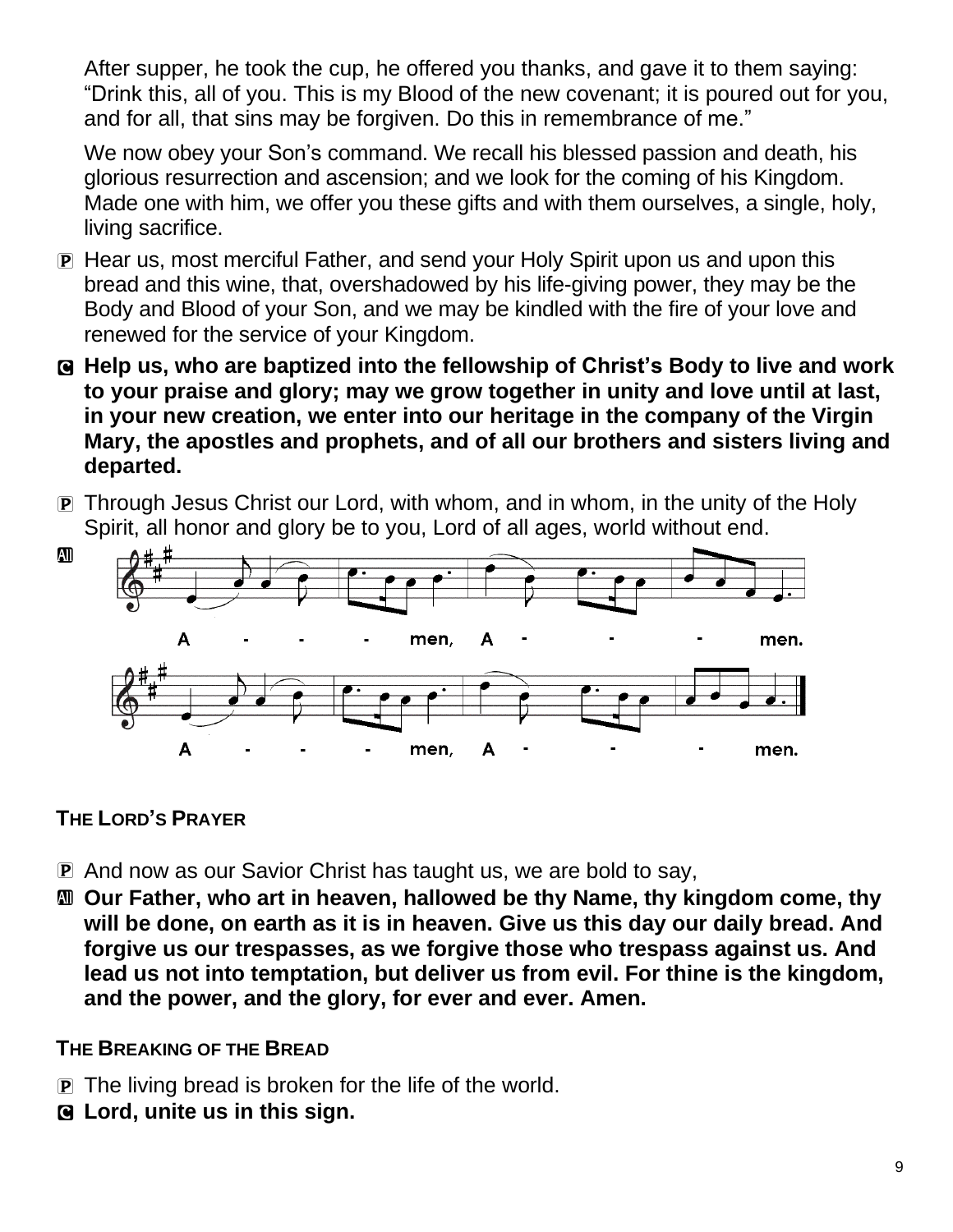P The Gifts of God for the People of God. Take them in remembrance that Christ died for you, and feed on him in your hearts by faith, with thanksgiving. [*Please be seated.* 

#### [**PLEASE FOLLOW THESE NEW PROCEDURES:** *To ensure social distancing, please go forward to receive Holy Communion one at a time, following the directions of the usher, who will let you know when it's your turn. Two people will stand in front of the altar to distribute the consecrated wafers. Please keep your mask on, receive the wafer, and return to your seat by the side aisle. After returning to your seat, you may remove your mask to consume your wafer.*]

**THE CHANT** *Sing, Praise, and Bless the Lord*

#### *Sing, praise and bless the Lord. Sing, praise and bless the Lord. Peoples! Nations! Alleluia!*

#### **THE PRAYER AFTER COMMUNION**

[*Please kneel or stand, as you choose.*]

- $\mathbf{P}$  Let us pray...
- C **Father, we have broken the bread which is Christ's body, we have tasted the wine of his new life. We thank you for these gifts by which we are made one in him and drawn into that new creation which is your will for all mankind; through him who died for us and rose again, your Son, our Saviour Jesus Christ. Amen.**

#### *[ The Piper will now lead us to the courtyard for the Kirkin 'O' The Tartans]* **KIRKIN' O' THE TARTANS**

*[Please stand for Scotland the Brave.]*

- P Present the Tartans! Will you each state the name of your clan. [*When invited by the priest, please state the name of your clan, sept or family.*]
- P Eternal God, bless the members, symbols and sacred colors of the clans present today, and grant that all who share this heritage of faith and sacrifice may do justly, love mercy, and walk humbly with you; through the grace of our Lord Jesus Christ.

## C **Amen.**

- P The Celtic conviction of the unity of all Creation bids us to use our proud heritage not as a means of division or superiority, but to bring blessing and hospitality to all humanity. Let us covenant together in the spirit of unity:
- C **We are all united in the clan and Kirk of Jesus Christ, for there is but one Lord, one faith, one baptism, one God and Father of us all. We present ourselves before Almighty God in gratitude for our heritage and covenant with God and with humanity to be people that seek to be a blessing to all lands, clans and times. Amen.**
- P May God, who has given you the will to make this covenant, give you the grace and means to keep it.
- C **Amen.**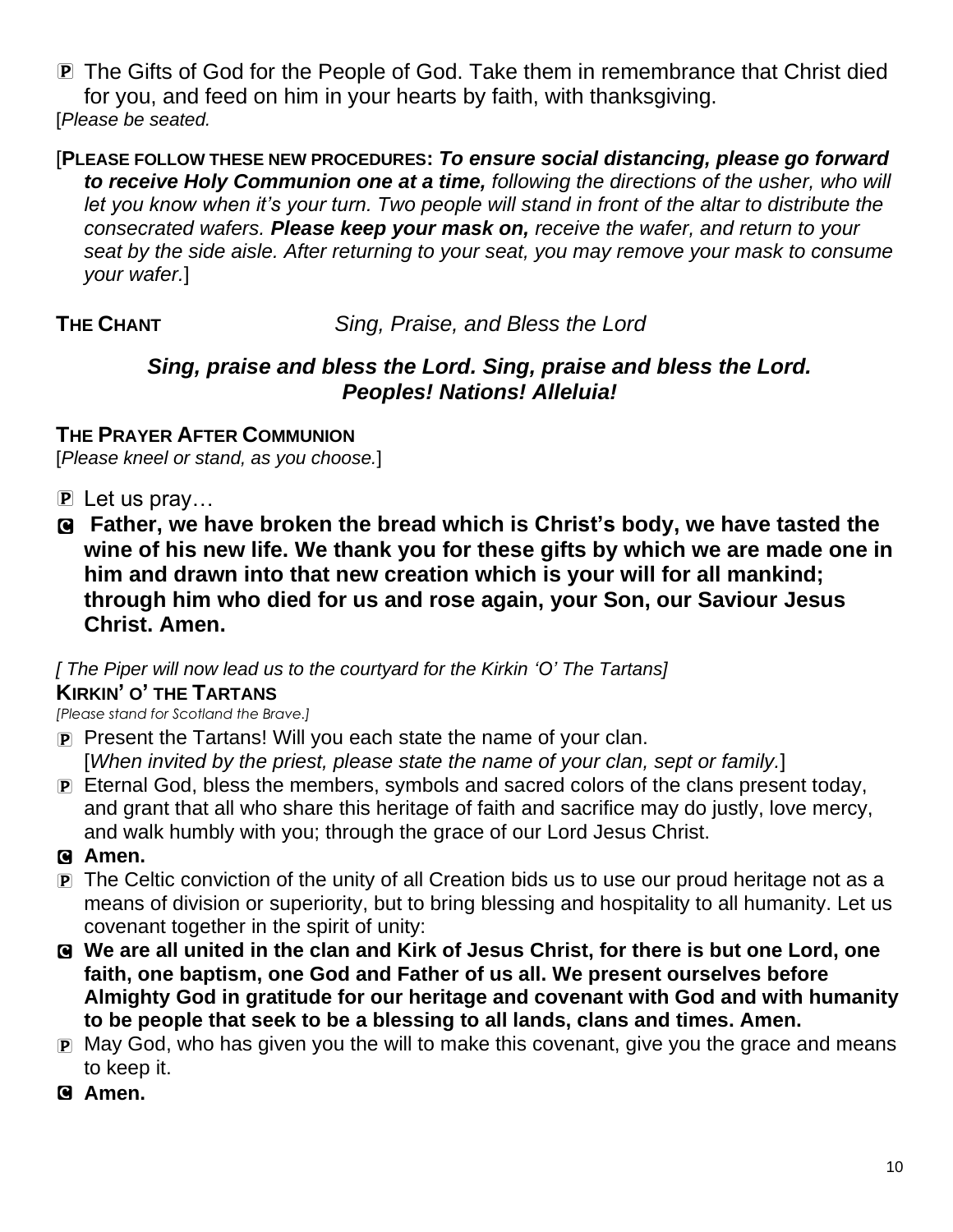#### **THE BLESSING**

[*Please stand.*]

- P Go out into the world in peace. Have courage! Hold fast to what is good. Return no one evil for evil. Strengthen the faint-hearted, support the weak, help the suffering. Honor all people. Love and serve the Lord your God, rejoicing in the power of the Holy Spirit. The Blessing of our Triune God, God the Father, God the Son, and God the Holy Spirit, be with you and remain with you now and forever.
- C **Amen.**

## **THE DISMISSAL**

- D Let us go forth in the name of Christ.
- C **Thanks be to God!**